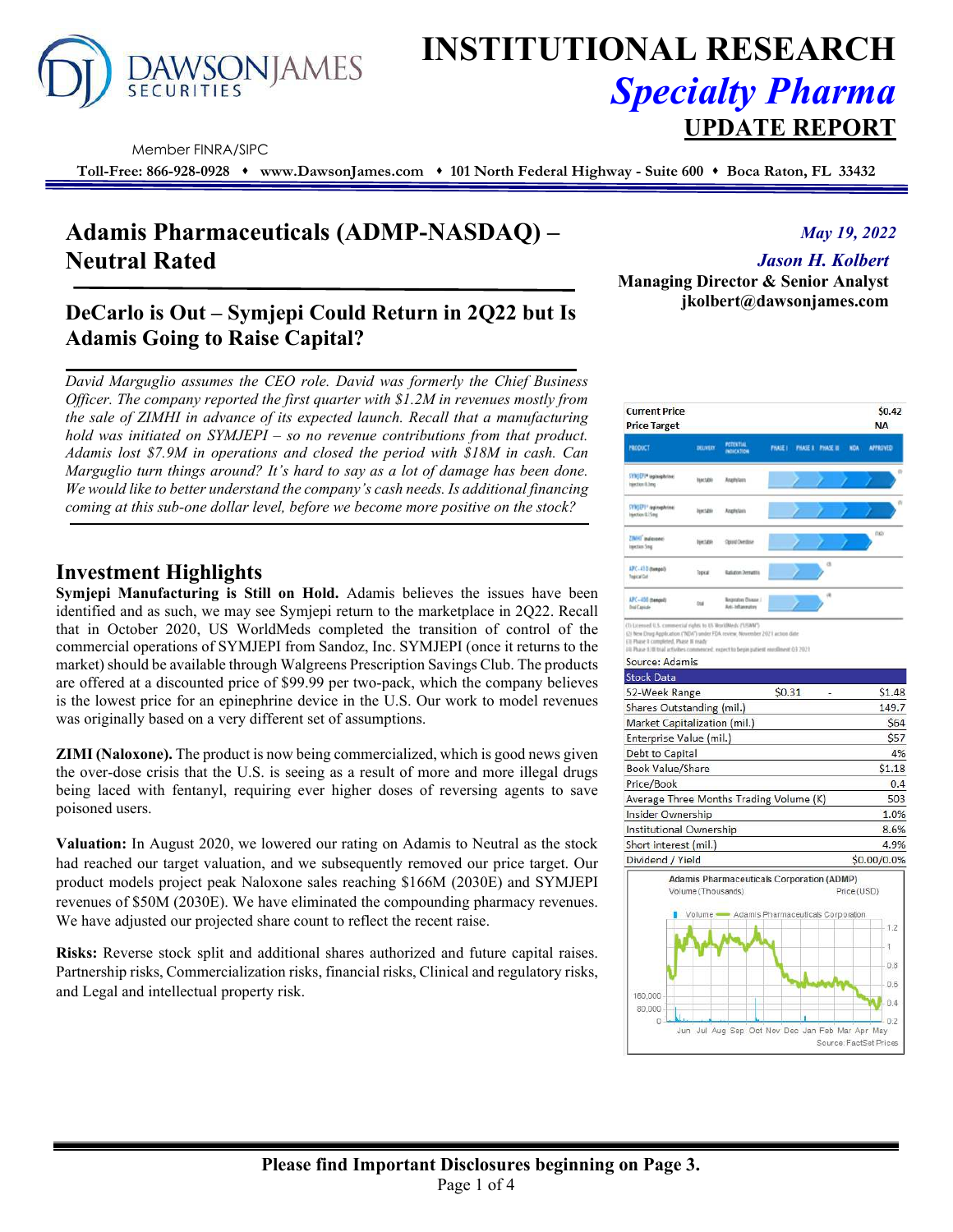## **Exhibit 1. Income Statement Adamis Pharmaceuticals Corporation: Income Statement (\$000)**

| $\alpha$ and $\alpha$ and $\alpha$ and $\alpha$ and $\alpha$ and $\alpha$ and $\alpha$ and $\alpha$ and $\alpha$ and $\alpha$ and $\alpha$ and $\alpha$<br><b>ADMP: YE December</b> | 2018A     | 2019A          | 2020A          | 2021A        | 1Q22A        | 2Q22E           | 3Q22E        | 4Q22E                    | 2022E     | 2023E                    | 2024E   | 2025E   | 2026E   | 2027E   | 2028E          | 2029E   | 2030E   |
|-------------------------------------------------------------------------------------------------------------------------------------------------------------------------------------|-----------|----------------|----------------|--------------|--------------|-----------------|--------------|--------------------------|-----------|--------------------------|---------|---------|---------|---------|----------------|---------|---------|
| Symjepi Gross revenues (not included in total product sales)*                                                                                                                       |           | 670            | 800            |              |              | 2,000           | 5,000        | 6,000                    | 13,000    | 18,941                   | 24,905  | 31,130  | 34,730  | 38,477  | 42,376         | 46,432  | 50,650  |
| Naloxone Gross revenues (not included in total product sales)*                                                                                                                      |           |                |                |              |              | 1,270           | 1,376        | 1,428                    | 5,291     | 26,991                   | 82,813  | 113,199 | 122,158 | 131,868 | 142,431        | 153,964 | 166,598 |
| APC-1000 HFA Inhaled Oral Steroid (maintenance therapy)                                                                                                                             |           |                |                |              |              |                 |              |                          |           |                          |         |         |         |         |                |         |         |
| APC-4000 Fluticasone - Taper Dry Powder Inhaler (DPI)                                                                                                                               |           |                |                |              |              |                 |              |                          |           |                          |         |         |         |         |                |         |         |
| APC-8000 Tadalafil (Erectile Dysfunction)                                                                                                                                           |           |                |                |              |              |                 |              |                          |           |                          |         |         |         |         |                |         |         |
| Pharmaceutical Compounding business                                                                                                                                                 | 15,087    | 22.113         | 16,527         |              |              |                 |              |                          |           |                          |         |         |         |         |                |         |         |
| <b>Total Product Sales *</b>                                                                                                                                                        | 15.087    | 22,783         | 16.527         | х.           | $\sim$       | 3.270           | 6.376        | 7,428                    | 18.291    | 45.933                   | 107.718 | 144.329 | 156.888 | 170.344 | 184.807        | 200.396 | 217,248 |
| Royalty Revenue on Symjepi & Naloxone*                                                                                                                                              |           | 335            | 200            | 2,209        | 1,155        | 1,635           | 3,188        | 3,714                    | 9,691     | 22,966                   | 53,859  | 72,164  | 78,444  | 85,172  | 92,403         | 100,198 | 108,624 |
| % Royalty (slides on Commercial levels)                                                                                                                                             |           | 50%            | 25%            |              | 50%          | 50%             | 50%          | 50%                      | 53%       | 50%                      | 50%     | 50%     | 50%     | 50%     | 50%            | 50%     | 50%     |
|                                                                                                                                                                                     |           |                |                |              |              |                 |              |                          |           |                          |         |         |         |         |                |         |         |
| Symjepi / Naloxone Milestones                                                                                                                                                       |           | $\blacksquare$ |                | $\sim$       |              |                 |              |                          |           | $\overline{\phantom{a}}$ |         |         |         |         |                |         |         |
| <b>Product Sales &amp; Royalties &amp; Milestones</b>                                                                                                                               | 15,087    | 22,448         | 17,127         | 8,880        | 1,155        | 1,635           | 3,188        | 3,714                    | 9,691     | 22,966                   | 53,859  | 72,164  | 78,444  | 85,172  | 92,403         | 100,198 | 108,624 |
| <b>Expenses</b>                                                                                                                                                                     |           | 15,479         |                | 6,872        | 1,463        |                 |              |                          |           |                          |         |         |         |         |                | 2,322   | 2,533   |
| Cost of Goods Sold                                                                                                                                                                  | 9,798     |                | 14,894         |              |              | 100<br>3%       | 250          | 300                      | 2,113     | 947                      | 1,245   | 1,556   | 1,736   | 1,924   | 2,119          |         |         |
| %COGS                                                                                                                                                                               | 65%       | 68%            | 90%            |              |              |                 | 4%           | 4%                       | 12%       | 2%                       | 1%      | 1%      | 1%      | 1%      | -19            | 1%      | 1%      |
| Research and Development + Impairment                                                                                                                                               | 18,804    | 10,376         | 8,281          | 11,262       | 4,222        | 2,838<br>$87\%$ | 3,075<br>48% | 3,193                    | 11,825    | 12,417                   | 13,038  | 13,689  | 13,826  | 13,965  | 14,104         | 14,245  | 14,388  |
| %R&D                                                                                                                                                                                | 125%      | 46%            | 50%            |              |              |                 |              | 43%                      | 65%       | 279                      | 12%     | 99      | 9%      | 8%      | 8 <sup>0</sup> | 7%      | 7%      |
| General and Administrative                                                                                                                                                          | 25,948    | 25,288         | 30,581         | 16,144       | 3,383        | 3,913           | 4,239        | 4,402                    | 16,305    | 16,468                   | 16,633  | 16,799  | 16,967  | 17,137  | 17,308         | 17,481  | 17,656  |
| %SG&A                                                                                                                                                                               | 48%       | 49%            | 619            | 47%          | 37%          | 57%             | 56%          | 56%                      | 54%       | 55%                      | 54%     | 52%     | 52%     | 52%     | 52%            | 519     | 51%     |
| <b>Total expenses</b>                                                                                                                                                               | 54,550    | 51,142         | 49,778         | 34,278       | 9,067        | 6,851           | 7,564        | 7,895                    | 30,244    | 29,832                   | 30,916  | 32,045  | 32,530  | 33,025  | 33,531         | 34,048  | 34,576  |
| Operating income (Loss)                                                                                                                                                             | (39,464   | (29, 351)      | (32, 651)      | (32,069)     | (7, 913)     | (5,216)         | (4,376)      | (4, 181)                 | (21, 686) | (6,866)                  | 22,944  | 40.119  | 45,914  | 52.147  | 58.872         | 66,150  | 74,048  |
| Interest expense                                                                                                                                                                    | (158)     | (123)          | (160)          | $\sqrt{7}$   |              |                 |              |                          |           |                          |         |         |         |         |                |         |         |
| Interest Income                                                                                                                                                                     | 245       | 176            | 84             |              | (440)        |                 |              |                          |           |                          |         |         |         |         |                |         |         |
| Gain/Loss on extinguishment of debt                                                                                                                                                 |           | (322)          |                | 5,010        | (1,850)      |                 |              |                          |           |                          |         |         |         |         |                |         |         |
| Change in fair value of derivitive liabilities                                                                                                                                      |           |                |                | (7.540)      | $\mathsf{Q}$ |                 |              |                          |           |                          |         |         |         |         |                |         |         |
| Change in fair value of conversion feature liability                                                                                                                                |           |                | 465            |              |              |                 |              |                          |           |                          |         |         |         |         |                |         |         |
| Change in fair value of warrants                                                                                                                                                    |           |                |                |              |              |                 |              |                          |           |                          |         |         |         |         |                |         |         |
| <b>Impairment Expense</b>                                                                                                                                                           |           |                |                |              |              |                 |              |                          |           |                          |         |         |         |         |                |         |         |
| <b>Total other income</b>                                                                                                                                                           |           | (322)          | 465            | (2,531)      | (1, 841)     |                 |              |                          |           |                          |         |         |         |         |                |         |         |
| <b>Pretax Income</b>                                                                                                                                                                | (39, 376) | (29, 298)      | (49, 389)      | (34, 600)    | (10, 189)    | (5,216)         | (4,376)      | (4, 181)                 | (21, 686) | (6,866)                  | 22.944  | 40,119  | 45,914  | 52,147  | 58.872         | 66,150  | 74.048  |
| Discontinued opeartions                                                                                                                                                             |           |                |                |              |              |                 |              |                          |           |                          |         |         |         |         |                |         |         |
| Write down of discontinued operations receivable                                                                                                                                    |           |                |                |              |              |                 |              |                          |           |                          |         |         |         |         |                |         |         |
| Loss from continued operations                                                                                                                                                      |           |                |                | (11, 294)    |              |                 |              |                          |           |                          |         |         |         |         |                |         |         |
| Income Tax Benefit (Provision)                                                                                                                                                      | 369       | (9             | (2)            | 67           | (165)        |                 |              | $\overline{\phantom{a}}$ | (165)     | (1,236)                  | 4,589   | 9,629   | 11,019  | 12,515  | 16,484         | 19,845  | 25,176  |
| <b>Tax Rate</b>                                                                                                                                                                     | 0%        | n              | 0 <sup>9</sup> | <sub>0</sub> |              | 0%              | 0%           | $\mathbf{0}^{\prime}$    | 1%        | 18%                      | 20%     | 24%     | 24%     | 24%     | 28%            | 30%     | 34%     |
| <b>GAAP Net Income (loss)</b>                                                                                                                                                       | (39,007)  | (29, 307)      | (49, 391)      | (45, 828)    | (10, 354)    | (5, 216)        | (4, 376)     | (4, 181)                 | (21, 521) | (5,630)                  | 18.355  | 30,491  | 34.895  | 39.632  | 42.388         | 46.305  | 48,872  |
| Deemed Dividend on Preferred Stock                                                                                                                                                  |           |                |                |              |              |                 |              |                          |           |                          |         |         |         |         |                |         |         |
| <b>GAAP-EPS</b>                                                                                                                                                                     | (1.00)    | (0.57)         | (0.64)         | (0.32)       | (0.07)       | (0.03)          | (0.03)       | (0.03)                   | (0.14)    | (0.04)                   | 0.12    | 0.20    | 0.23    | 0.26    | 0.28           | 0.30    | 0.32    |
| GAAP EPS (dil)                                                                                                                                                                      | (1.00)    | (0.57)         | (0.59)         | (0.32)       | (0.07)       | (0.03)          | (0.03)       | (0.03)                   | (0.14)    | (0.04)                   | 0.11    | 0.18    | 0.20    | 0.22    | 0.23           | 0.25    | 0.25    |
| Wgtd Avg Shrs (Bas) - '000s                                                                                                                                                         | 39,085    | 53.263         | 77,570         | 144,157      | 149,617      | 149,767         | 149,916      | 150,066                  | 149,842   | 150,442                  | 151,045 | 151,650 | 152,257 | 152,867 | 153,479        | 154,094 | 154,712 |
| Wgtd Avg Shrs (Dil) - '000s                                                                                                                                                         | 39,085    | 53.304         | 83,462         | 144,157      | 149,617      | 151,113         | 152,624      | 154,151                  | 151,876   | 156,478                  | 161,220 | 166,105 | 171,138 | 176,324 | 181,666        | 187,171 | 192,843 |

Source: Company Reports and Daw son James

\* Revenues are show n but only royalties are counted.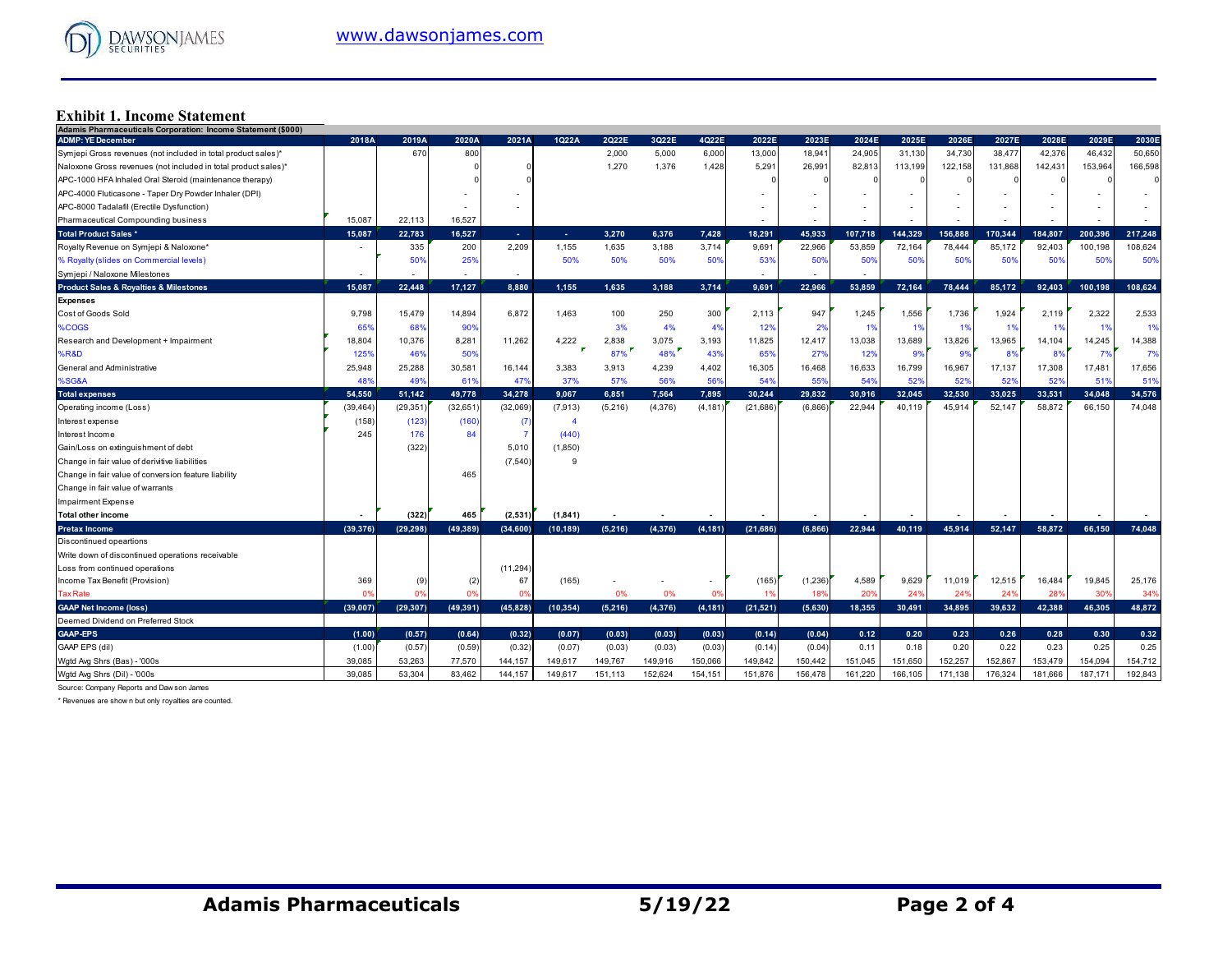

#### Companies mentioned in this report:

US WorldMeds (private)

#### **Important Disclosures:**

#### **Price Chart:**



Initiated – Buy – July 2,  $2019$  – Price Target \$5.00 Update – Buy – August 13, 2019 – Price Target \$4.00 Update – Buy – August 28, 2019 – Price Target \$4.00 Update – Buy – November 26, 2019 – Price Target lowered from \$4.00 to \$1.00 Rating Change – Neutral – February 27, 2020 – Rating Lowered from Buy to Neutral Update – Neutral – April 1, 2020 – Price Target NA Update – Neutral – May 21, 2020 – Price Target NA Rating Change – Buy – June 15, 2020 – Price Target \$1.00

- Rating Change Neutral August 24, 2020 Price Target \$1.00
- Update Neutral November 11, 2020 Price Target NA

Price target and ratings changes over the past three years:

- Update Neutral November 17, 2020 Price Target NA
- Update Neutral February 5, 2021 Price Target NA
- Update Neutral April 16, 2021 Price Target NA
- Update Neutral December 3, 2021 Price Target NA
- Update Neutral February 8, 2022 Price Target NA
- Update Neutral March 22, 2022 Price Target NA
- Update Neutral May 19, 2022 Price Target NA

Dawson James Securities, Inc. (the "Firm") is a member of the Financial Industry Regulatory Authority ("FINRA") and the Securities Investor Protection Corporation ("SIPC").

The Firm does not make a market in the securities of the subject company(s). The Firm has NOT engaged in investment banking relationships with ADMP in the prior twelve months, as a manager or co-manager of a public offering and has NOT received compensation resulting from those relationships. The Firm may seek compensation for investment banking services in the future from the subject company(s). The Firm has NOT received other compensation from the subject company(s) in the last 12 months for services unrelated to managing or co-managing of a public offering.

Neither the research analyst(s) whose name appears on this report nor any member of his (their) household is an officer, director or advisory board member of these companies. The Firm and/or its directors and employees may own securities of the company(s) in this report and may increase or decrease holdings in the future. As of May 16, 2022, the Firm as a whole did not beneficially own 1% or more of any class of common equity securities of the subject company(s) of this report. The Firm, its officers, directors, analysts or